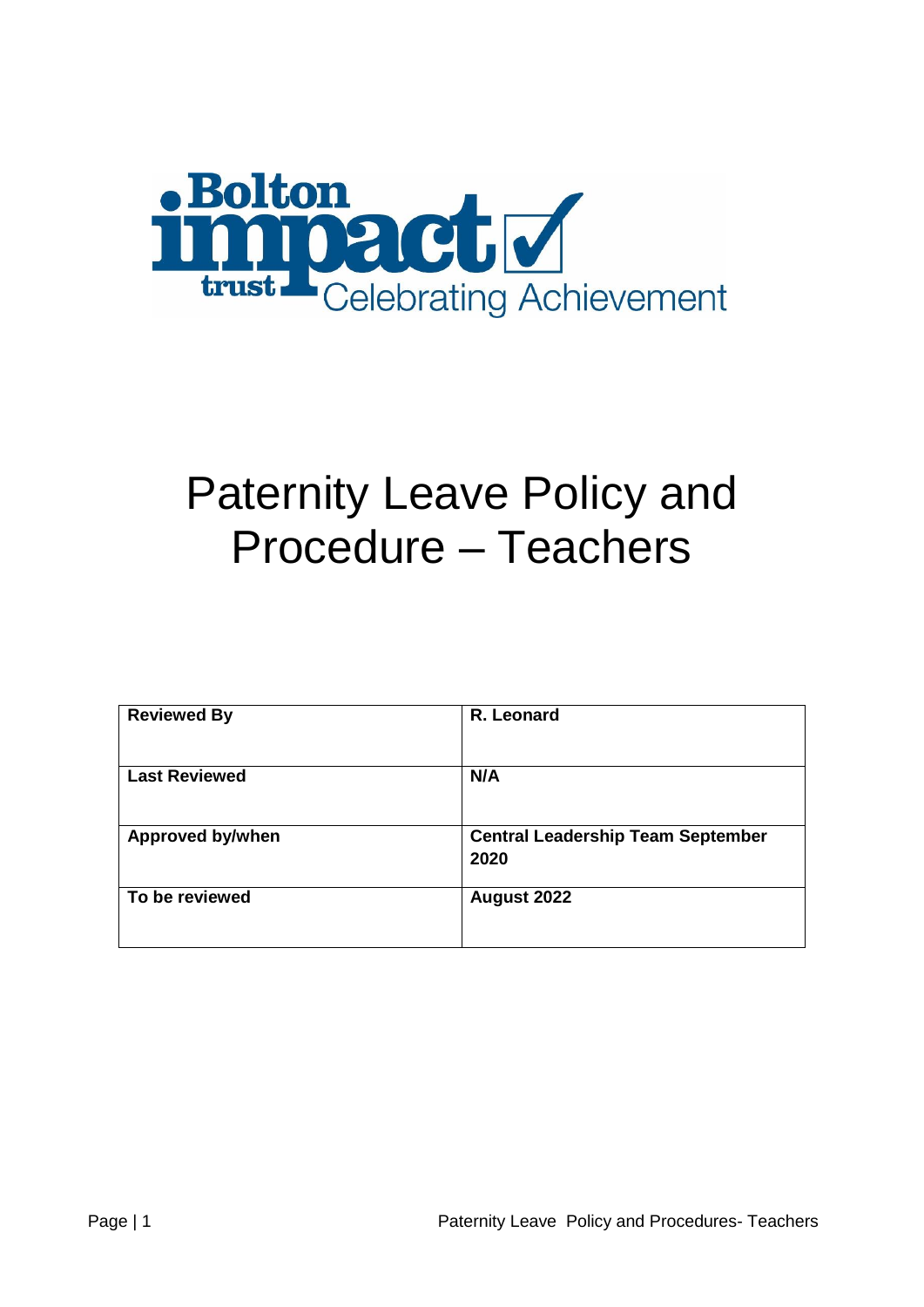| <b>Document Control</b>        |                                                                                                                                                                                                                                           |  |  |
|--------------------------------|-------------------------------------------------------------------------------------------------------------------------------------------------------------------------------------------------------------------------------------------|--|--|
| Title                          | Paternity Leave Policy and Procedure - Teachers                                                                                                                                                                                           |  |  |
| Date                           | April 2020                                                                                                                                                                                                                                |  |  |
| <b>Supersedes</b>              | Previous Paternity Leave policies and procedures                                                                                                                                                                                          |  |  |
| Amendments                     | Reviewed to ensure compliance with current employment guidance<br>and regulations.                                                                                                                                                        |  |  |
|                                | New policy previously only referred to within the leave of absence<br>policy                                                                                                                                                              |  |  |
| Related<br>Policies/Guidance   | Employment Rights Act 1996, Employment Relations Act 1999,<br>Employment Act 2002, Work and Families Act 2006, Children<br>and Families Act 2014, other "family friendly" policies,<br>Attendance Management Policy, Equalities guidance. |  |  |
| <b>Review</b>                  | Every 2 years                                                                                                                                                                                                                             |  |  |
| Author                         | HR and People, One Education Ltd                                                                                                                                                                                                          |  |  |
| Date adopted by Trust<br>Board |                                                                                                                                                                                                                                           |  |  |

**Equality Statement**: - Under the public sector equality duty (PSED), all schools/academies must have due regard to the need to eliminate discrimination, harassment and victimisation and any other conduct prohibited by the Equality Act 2010; to advance equality of opportunity between those who share a relevant protected characteristic and those who do not share it and to foster good relations across all protected characteristics. This means schools/academies must take into account equality considerations when policies are being developed, adopted and implemented.

.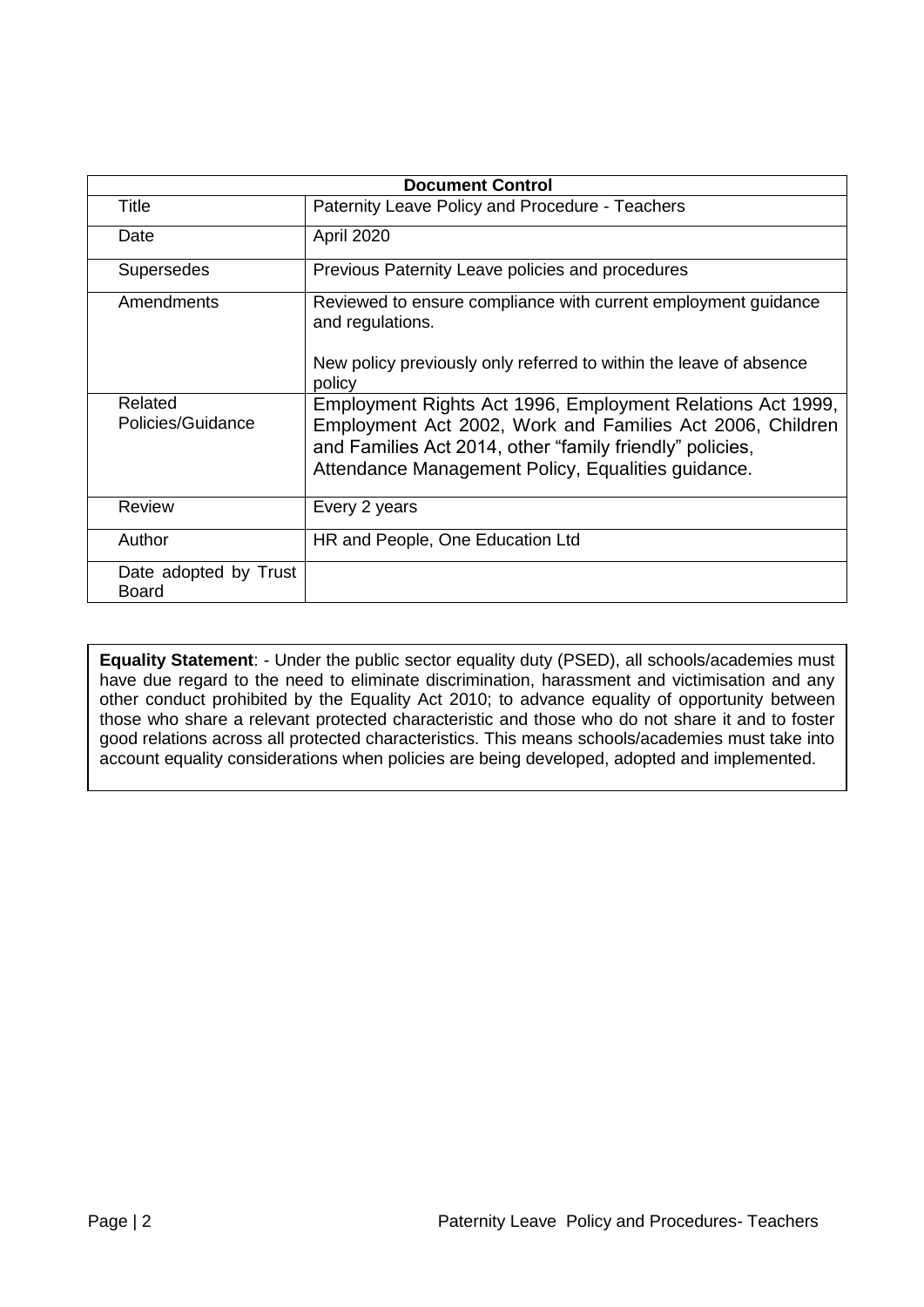# **Contents**

| 1.  |  |
|-----|--|
| 2.  |  |
| 3.  |  |
|     |  |
|     |  |
| 4.  |  |
| 5.  |  |
| 6.  |  |
| 7.  |  |
| 8.  |  |
| 9.  |  |
| 10. |  |
|     |  |
|     |  |
|     |  |
|     |  |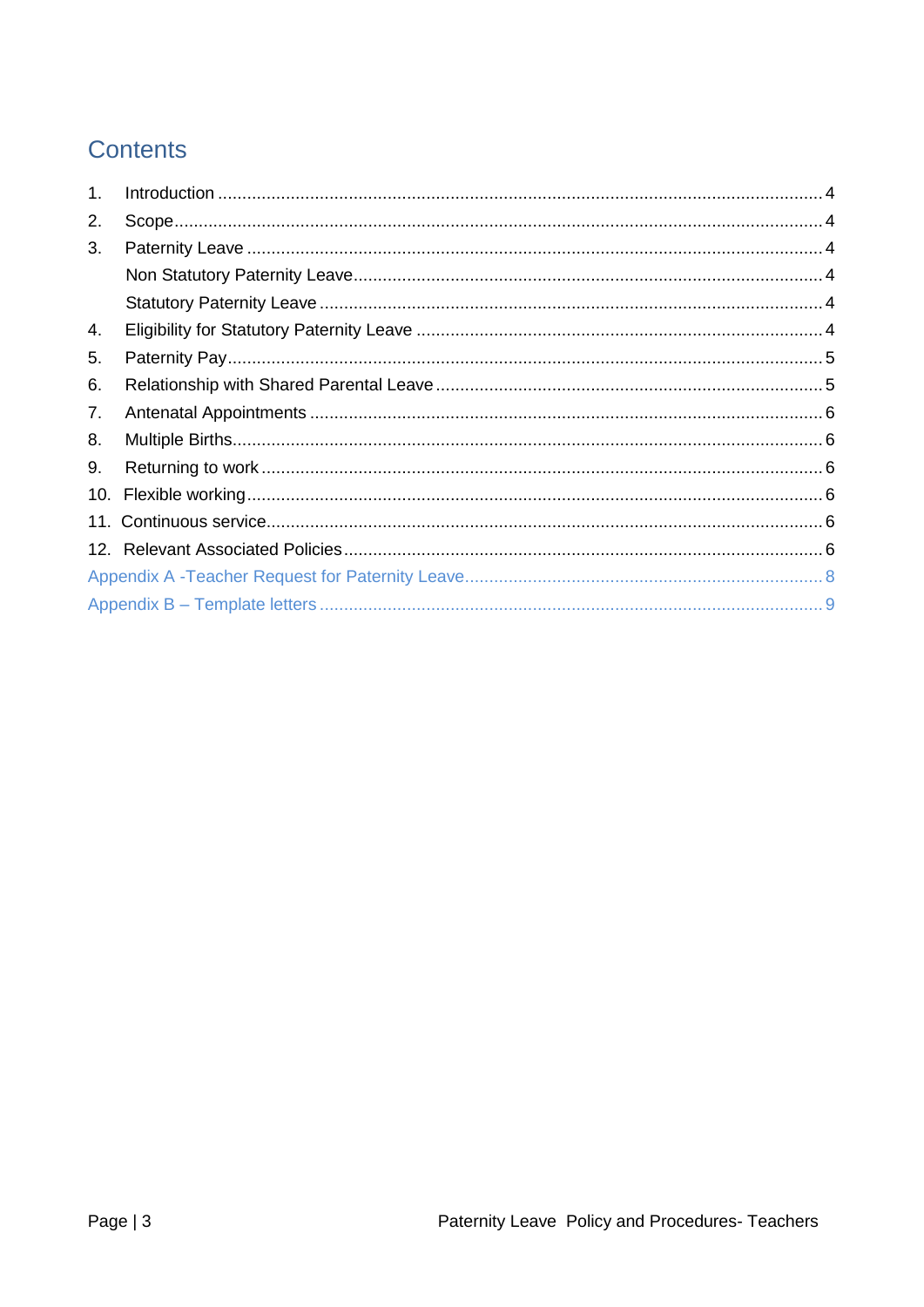## <span id="page-3-0"></span>1. Introduction

- 1.1 Paternity Leave is available to eligible teachers in order for them to provide support to their partner and child following the birth or in cases of adoption, placement, of a child.
- 1.2 The right to statutory Paternity Leave and pay is subject to meeting certain [eligibility](#page-3-5) criteria.
- 1.3 A previous right to take Additional Paternity Leave has been replaced by Shared Parental Leave, and employees should refer to the school's Shared Parental Leave policy.

### <span id="page-3-1"></span>2. Scope

2.1 This policy applies to all teachers employed in maintained schools and those to whom the conditions of the Burgundy Book (Conditions of Service for School Teachers in England and Wales) apply. This includes teachers employed in academies and free schools who were subject to transfer under TUPE Regulations unless alternative terms and conditions have since been agreed. It may also be adopted for use in schools such as academies and free schools where the conditions of the Burgundy Book are being applied.

## <span id="page-3-3"></span><span id="page-3-2"></span>3. Paternity Leave

#### Non Statutory Paternity Leave

- 3.1 Teachers are able to request up to 3 days paid leave following the birth or placement of a child,
- 3.2 This is not a statutory entitlement and is subject to approval from the Academy Lead. If approved, this leave can be taken in addition to or instead of statutory paternity leave.
- 3.3 Teachers must request such leave in line with the school's Leave of Absence Policy.

#### Statutory Paternity Leave

- <span id="page-3-4"></span>3.4 Eligible teachers are entitled to take one or two week's Paternity Leave. A week is classed as the number of days that a teacher would usually be in work over a calendar week period.
- 3.5 If a teacher chooses to take two weeks leave, these must be consecutive weeks. It is not permissible for a teacher to take one week's leave, return to work and then take a second weeks' leave at a later date. Paternity Leave cannot be taken in blocks of less than a week.
- 3.6 A teacher can choose when to take their Paternity Leave, within the 56 days following the birth of the child.
- 3.7 Paternity Leave cannot commence before the birth or placement of the child.
- 3.8 If a baby is born prematurely, paternity leave must be taken in the period between birth and up to 56 days following the Expected Week of Confinement (EWC).
- 3.9 Teachers can change the date of their Paternity Leave, providing they give 28 days' notice prior to the date of the leave commencing.

## <span id="page-3-5"></span>4. Eligibility for Statutory Paternity Leave

- 4.1 Statutory Paternity Leave is available to;
	- The child's biological Father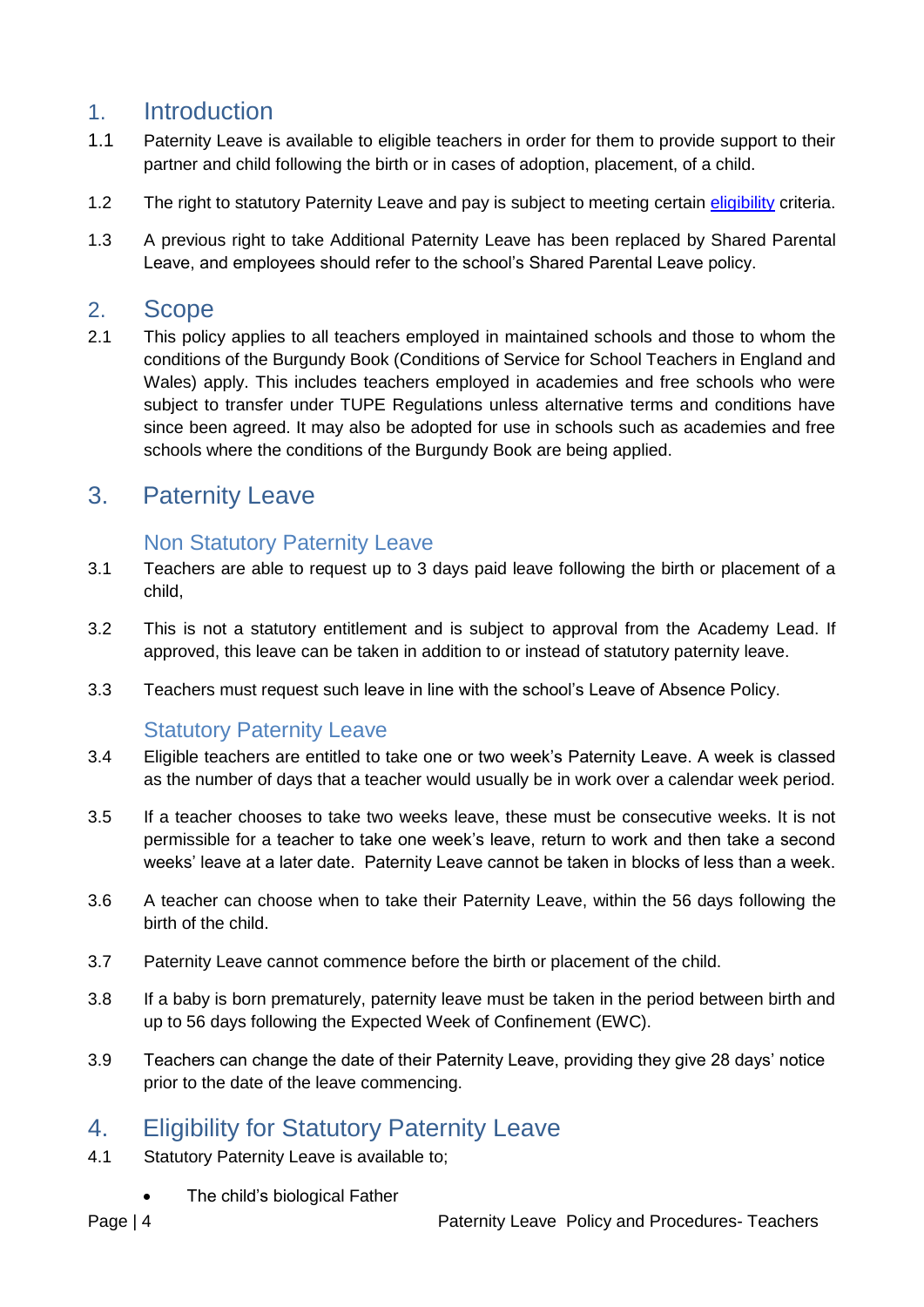- Husband or Partner of the mother, with caring responsibilities for the child if not the natural Father,
- Child's adopter (and they are not the main adopter),
- Intended parent (for surrogacy arrangements)
- 4.2 In order to be eligible for Statutory Paternity Leave, teachers must:
	- Have at least 26 weeks continuous service at the 15<sup>th</sup> week before the Expected Week of Confinement (EWC)
	- Provide notice at least 15 weeks prior to the baby's due date of the intention to take leave, the EWC and how much leave they intend to take and when. Notice should be in writing.
- 4.3 Teachers who are adopting a child must meet the following eligibility criteria:
	- Have at least 26 weeks continuous service at the Matching Week, or for overseas adoptions, the date the child arrives in the UK
	- Provide notice within 7 days of being matched with a child of the expected date of placement, when they intend to take leave and how much leave they will be taking.
- 4.4 The teacher is required to confirm that they are taking the time off in order to provide care and support to their partner and child. The teacher must submit evidence by providing of a copy of the MATB1<sup>1</sup> form or matching certificate prior to leave and pay being authorised.

#### <span id="page-4-0"></span>5. Paternity Pay

- 5.1 The rate of Statutory Paternity Pay is set by the government each tax year.
- 5.2 Teachers are eligible for Statutory Paternity Pay providing that they meet the following criteria:
	- have at least 26 weeks continuous service with the school or Local Authority by the end of the 15th week before the expected week of childbirth (known as the 'qualifying week')
	- be employed up to the date of birth of the child
	- have earnings that are not less that the lower earnings limit for National Insurance contributions

#### <span id="page-4-1"></span>6. Relationship with Shared Parental Leave

- 6.1 Teachers who wish to take additional leave following their ordinary Paternity Leave may be eligible to take Shared Parental Leave.
- 6.2 Providing the mother/main adopter has curtailed their maternity/adoption leave, and meets the eligibility criteria, their partner can share the remainder of the leave and pay entitlement during the 52 weeks following the birth/placement of the child.

<sup>1</sup> <sup>1</sup> The MATB1 certificate will be issued no earlier than 20 weeks before the Expected week of confinement (EWC)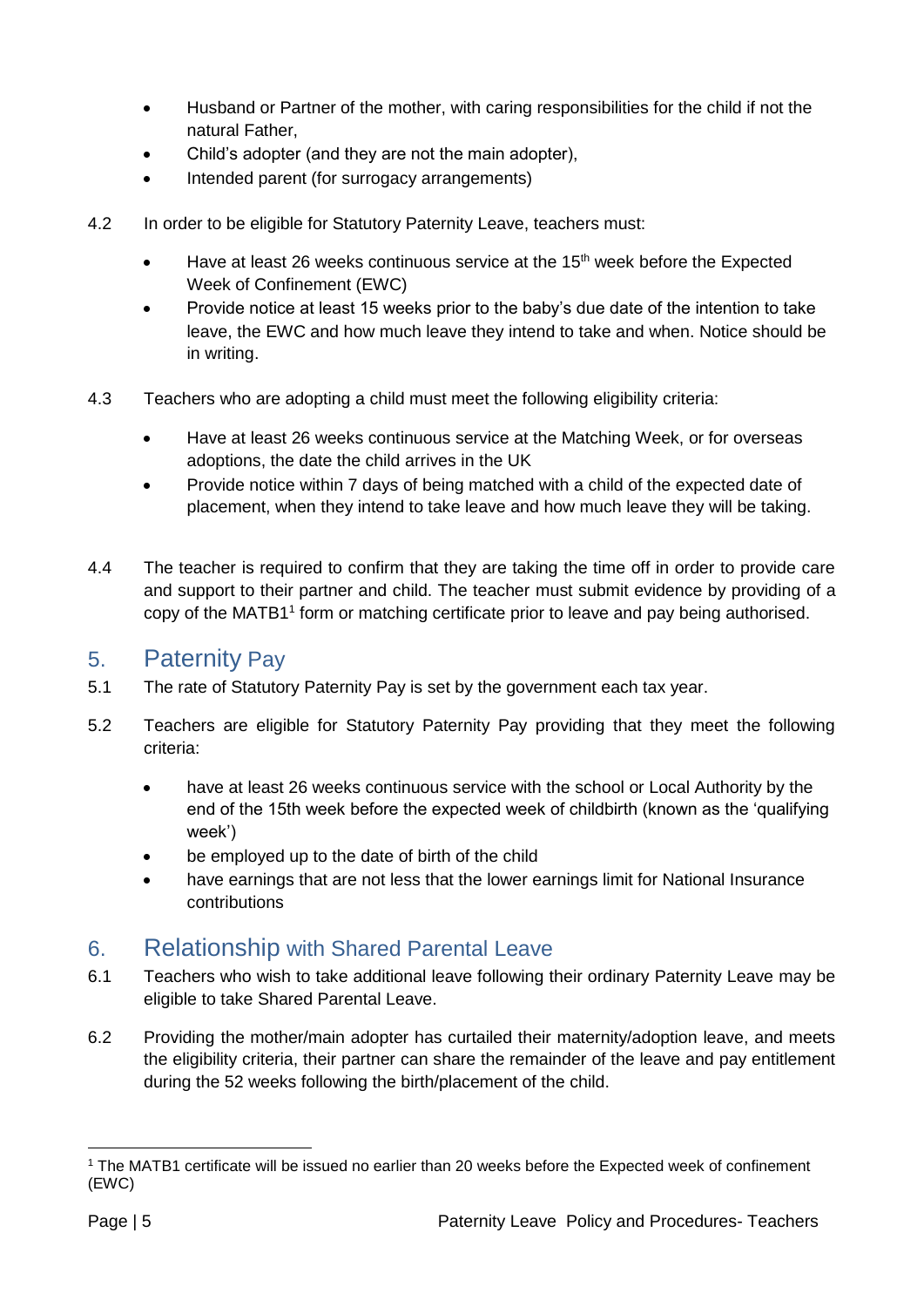6.3 Eligible teachers are **not** required to take ordinary Paternity Leave prior to taking Shared Parental Leave.

(Please refer to the school/academy's Shared Parental Leave policy for further information).

#### <span id="page-5-0"></span>7. Antenatal Appointments

- 7.1 Teachers who are the father, partner or civil partner of a pregnant woman, are entitled to take unpaid time off work to attend up to 2 antenatal appointments.
- 7.2 Partners of main adopters are entitled to take reasonable time off to attend up to 2 preadoption appointments, which will be unpaid.
- 7.3 Teachers must make their requests to attend appointments to the Academy Lead, providing as much notice of the appointment as possible.

#### <span id="page-5-1"></span>8. Multiple Births

8.1 There is no additional entitlement to Paternity Leave or Paternity pay, should the partner give birth to more than one child.

#### <span id="page-5-2"></span>9. Returning to work

- 9.1 Teachers have the right to return to their job following a period of Paternity Leave.
- 9.2 If a teacher does not return to work on the expected date after a period of Paternity Leave, this may be recorded as unauthorised absence and may be considered a conduct issue.
- 9.3 If a teacher cannot return to work on the expected date of return due to sickness, the conditions of the sick pay scheme and the school's Attendance Management Policy will apply.

#### <span id="page-5-3"></span>10. Flexible working

- 10.1 Teachers have the right to request a variation to their contract so that they can work more flexibly and thereby balance their childcare responsibilities with their work commitments.
- 10.2 There is no automatic right to return to work following Paternity Leave on an adjusted working pattern, however careful consideration will be given on receipt of a request in accordance with the school's Flexible Working Policy.
- 10.3 Teachers should refer to the school's Flexible Working Policy and Procedure.

#### <span id="page-5-4"></span>11. Continuous service

11.1 Paternity Leave is regarded as continuous service and does not constitute a break in service.

**Notifications of entitlement to pay and leave may be undertaken on behalf of the school by the school's payroll provider. The school must ensure that all relevant documentation is provided in a timely manner to the payroll provider.** 

## <span id="page-5-5"></span>12. Relevant Associated Policies

- $\checkmark$  Attendance Management Policy
- Leave of Absence Policy
- $\checkmark$  Maternity Leave Policy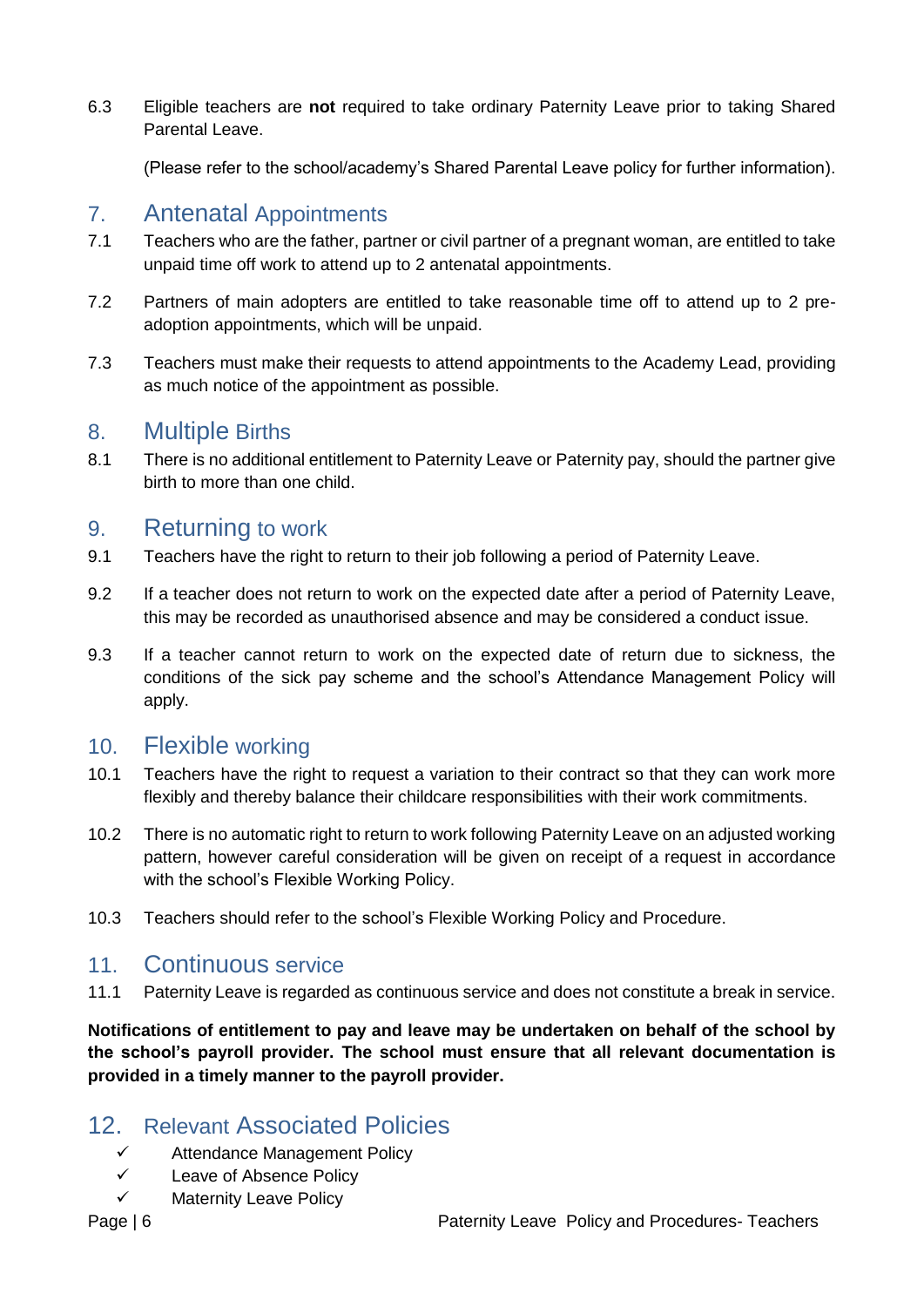- $\checkmark$  Flexible Working Policy
- $\checkmark$  Parental Leave Policy<br> $\checkmark$  Shared Parental Leave
- Shared Parental Leave Policy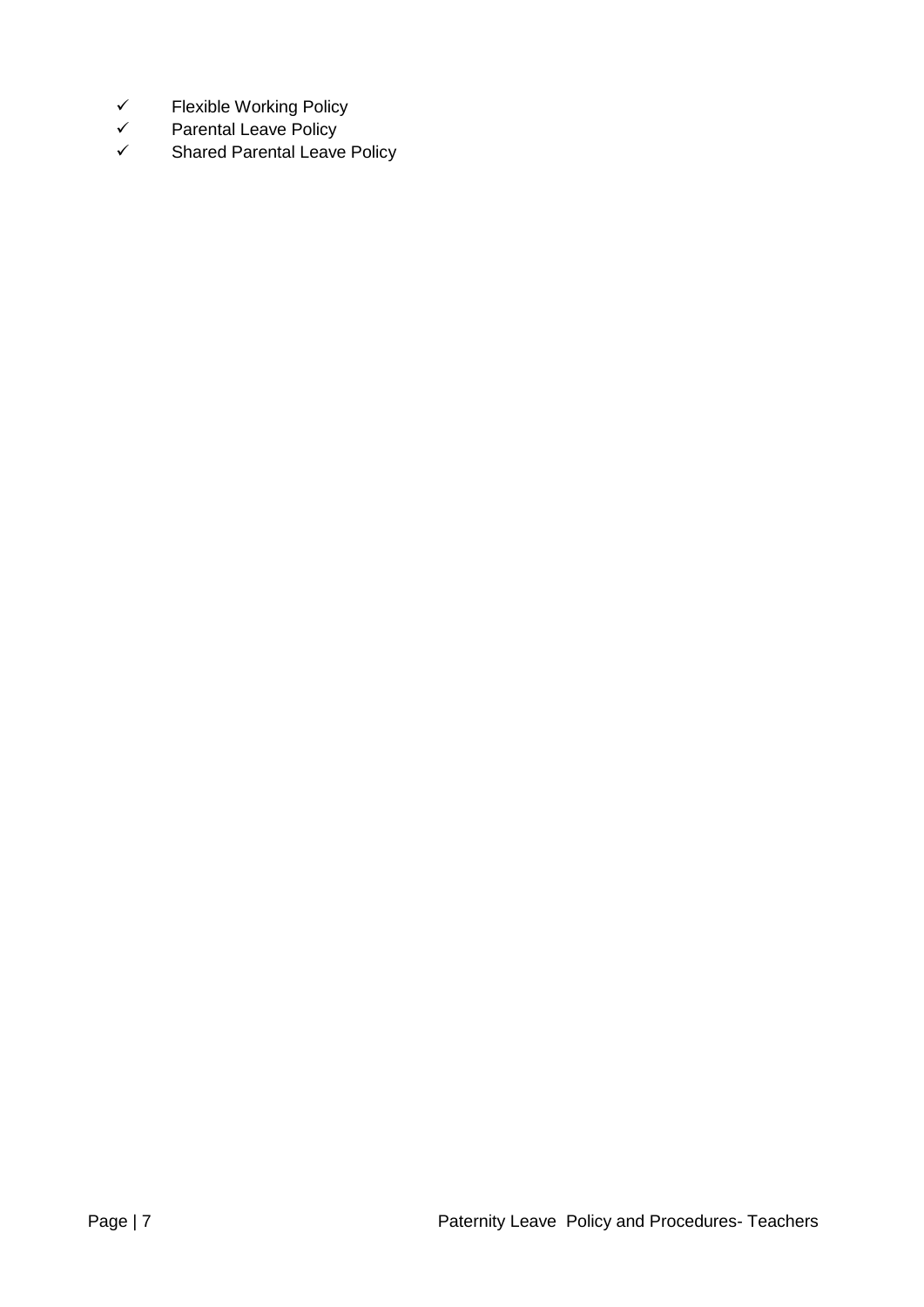## <span id="page-7-0"></span>Appendix A -Teacher Request for Paternity Leave

#### **Personal Details**

| Surname or family name              |  |
|-------------------------------------|--|
| First name(s)                       |  |
| <b>National Insurance</b><br>Number |  |

#### **Requested Dates for Pay and Leave:**

| Has the baby been born<br>yet?                                            | YES - Date of birth <dd mm="" yyyy=""><br/>Due Date<br/><math>NO -</math><br/><dd mm="" yyyy=""></dd></dd> |
|---------------------------------------------------------------------------|------------------------------------------------------------------------------------------------------------|
| When do you wish<br>Paternity Leave to start?<br>(eligibility permitting) | <dd mm="" yyyy=""></dd>                                                                                    |
| Do you wish to take one<br>week or two weeks leave?                       | 1 week<br>2 weeks (delete as appropriate)<br>$\sqrt{2}$                                                    |

#### **Declaration:**

#### *(You must be able to tick all 3 boxes below to be eligible for Statutory Paternity Pay (SPP) and Paternity Leave).*

- □ I am the child's biological father or the mother's spouse, civil partner or a partner (including same sex partners) who lives with the mother and child in an enduring family relationship.
- $\Box$  I will have responsibility for caring for the child.
- $\Box$  I will take time off work to support the mother and/or care for the child.

| Signed | $\bm{\mathsf{\omega}}$ ate |  |
|--------|----------------------------|--|
|        |                            |  |

Depending on your circumstances you may not qualify for Statutory Paternity Pay and/or paternity leave. If this is the case you will be provided with form SPP1*.*